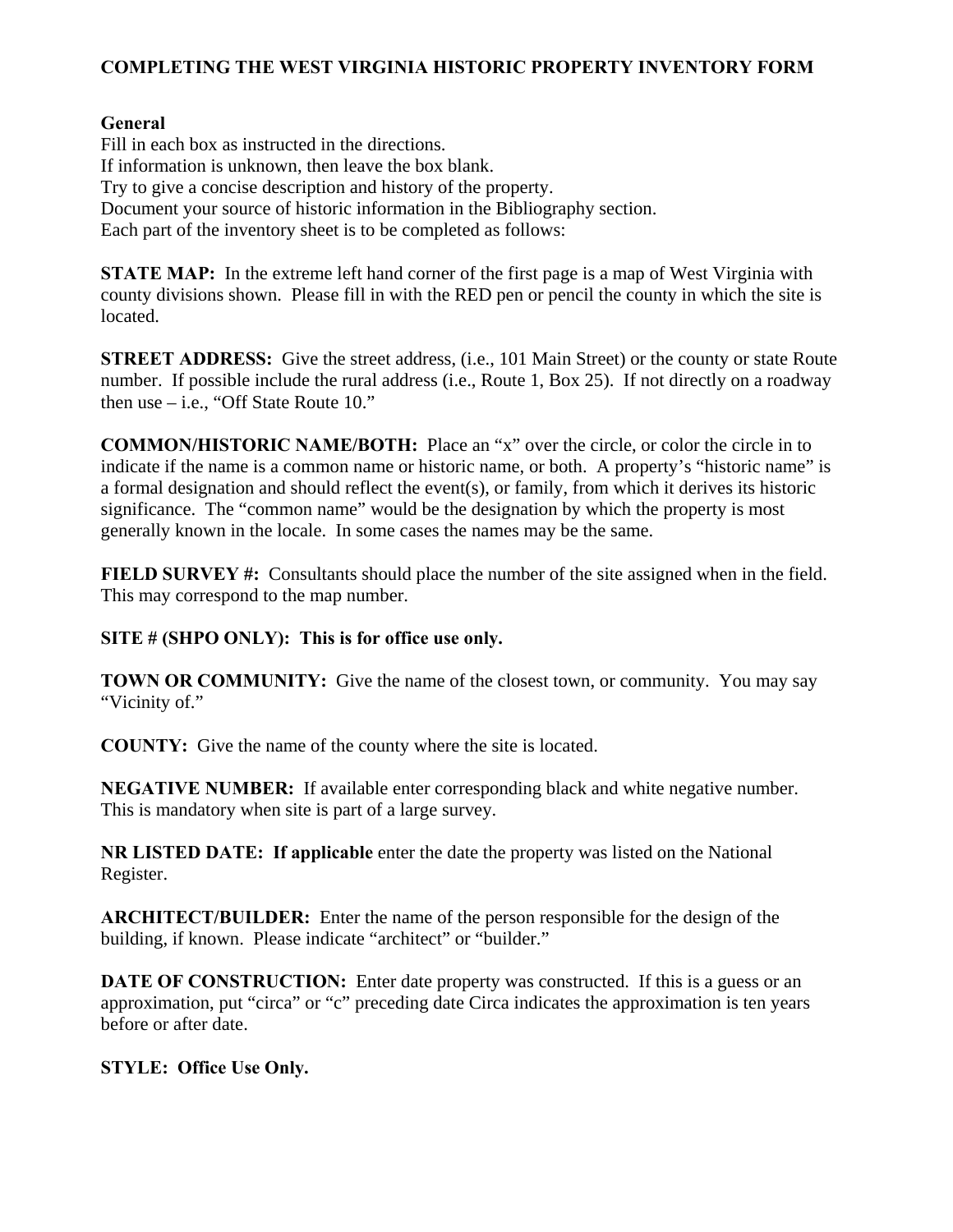**EXTERIOR SIDING/MATERIALS:** Enter the outside covering on the building – stone, log, brick, clapboard, aluminum or vinyl, etc. If not a building, then enter main material of construction, i.e., steel bridge trusses.

**ROOFING MATERIAL:** Enter roof material – wood shingles, asphalt shingles, rolled asphalt, rubber membrane, slate, clay tile, corrugated metal, standing seam metal roof. For bridges enter deck material – wood deck, concrete, metal.

**FOUNDATION:** Enter foundation material – stone, stone piers, concrete block, glazed tile block, poured concrete, lumber posts. For bridges enter pier material – stone, concrete.

**PROPERTY USE OR FUNCTION:** This indicates how the property is currently being used. Place an "x" or color in the circle residence or commercial property. Use a key work for "other" type of property: school, church, bridge, industrial or park. You may also use vacant. Indicate any previous uses.

**UTM NUMBER:** If possible calculate a UTM number for the location of the property or plan to include a map. UTMs are required for EACH SSITE for all projects by consultants.

**QUADRANGLE NAME:** Enter the name of the United Sates Geological Survey Topographical Quadrangle Map where the property is located, if known.

**SURVEY ORGANIZATION & DATE:** Name the organization with who individual filling out the form is associated (i.e., company name, historic landmark commission, historical society).

**PART OF WHAT SURVEY/FR#:** Name of the project the survey is associated with – i.e., Downtown Bluefield Survey; US 522; Roane County Survey. Consultants should place the FR# in this location.

**PHOTOGRAPH:** Staple a 2" x 3" archival black and white photograph in the appropriate box on the inventory form. If using 3" x 5" photo you may staple at the bottom of the page. Using a soft lead pencil, write some identifying information on the back of the photo – name of the structure or site, the negative number, etc. This is to assure the photo is not lost if it becomes loose. Staple additional photos on continuation sheets.

**SITE PLAN:** Using the large white space at the bottom of the front page, include a site plan of the property, showing its relationship to its immediate environment. Include streets, alleys, rivers, streams, principal building, outbuilding, etc. The arrow indicates that north is at the top of the page.

## **SITE NUMBER: This is for office use only.**

**PRESENT OWNERS AND ADDRESS:** This is self-explanatory.

**DESCRIBE SETTING:** Give a rough description of the property's setting – city lot; rural farm, hillside, river front. Describe trees, rock faces or any landscape features that are present. Estimate the number of acres. Indicate if known archaeological artifacts are present and describe current features.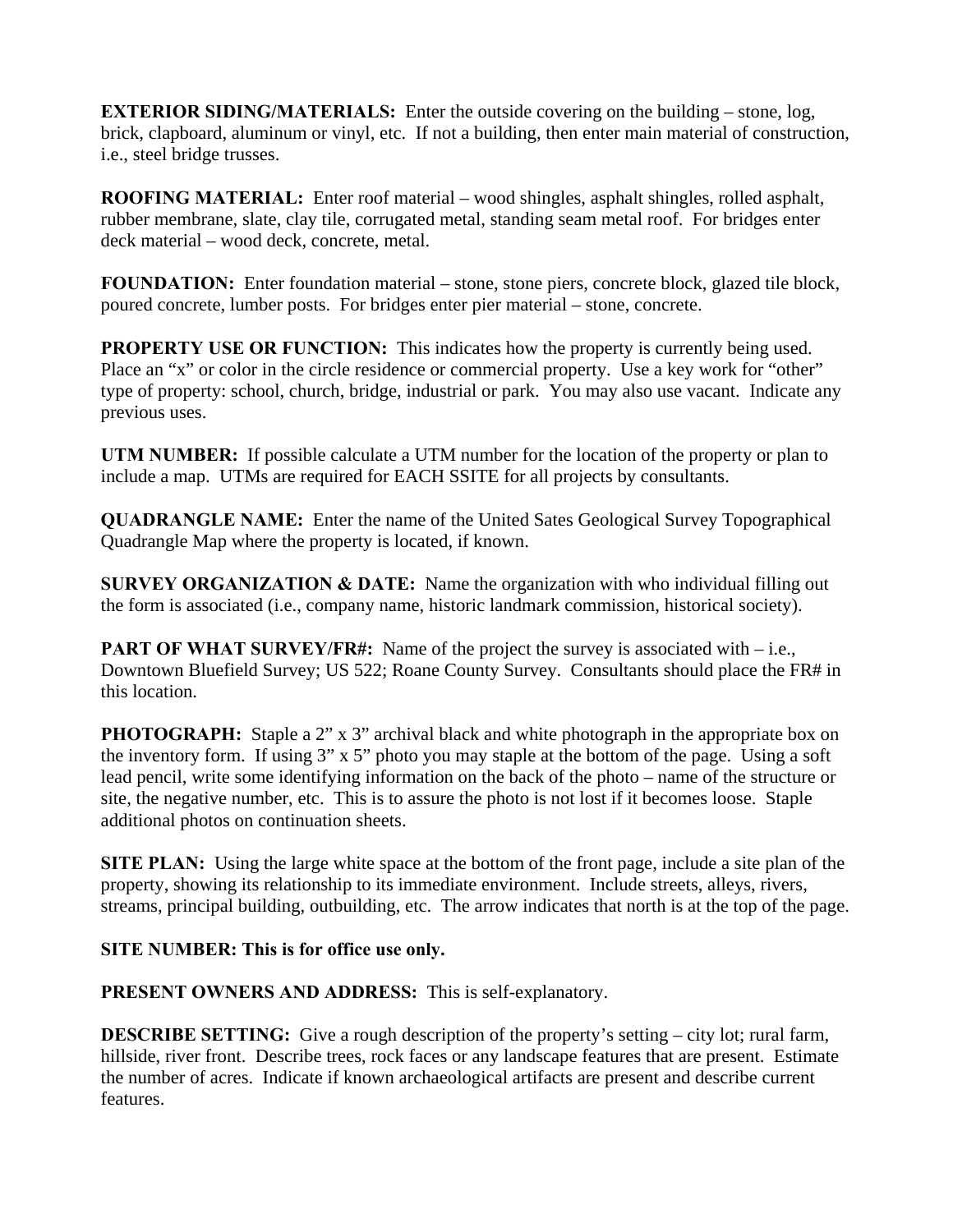**DESCRIPTION OF BUILDING OR SITES (Original and Presents):** Describe the current and historic physical appearance of the building(s), structure or site. The description should be concise and as specific as possible. Begin with the number of stories and bays (or openings) on the first floor of the front of the front façade. Indicate the shape of the plan, such as square, rectangle, L or T-shape. Describe the porches and materials of construction. **For bridges or structures**, indicate the style of construction and estimate length and width, give the decking and foundation (pier) materials.

**ALTERATIONS:** Check appropriate box. If answer is yes, please describe the type of addition time period, any materials of construction.

**ADDITIONS:** Check appropriate box. If answer is yes, please describe the type of addition, time period and material constructions.

**DESCRIBE ALL OUTBUILDINGS:** Give a total number and a brief description, including function of all outbuildings included with the property. Describe all outbuildings with date, siding, roof and foundation. Examples of outbuildings include: garages, barns and sheds.

**STATEMENT OF SIGNIFICANCE:** How is the property important to the historic or cultural development of the community or state? For what area of history is it important? (i.e., early settlement, agriculture, military, industrial, educational, political or architecture.) What time period was it active and vital? Who was responsible for its design and construction; who lived in the building or used it; and what impact did it have on historic developments; did any events of historic significance take place at the site? Even unverified dates and details gathered from occupants and neighbors should be recorded.

**The building should be placed in some context.** Describe any way the building is distinguished from those around it; largest or smallest block, more ornate in the neighborhood, one of the few brick houses in the community, etc. If the building is typical or others nearby, then that should be noted.

**BIBLIOGRAPHICAL REFERENCES:** Indicate any and all resource materials used in obtaining the information contained on the form; books, official records, manuscripts, wills, family Bibles, and any and all personal interviews along with the date. Be sure to indicate where the source of material is presently located.

**FORM PREPARED BY:** Give the name of the person who typed or filled out the form, their address and phone number. Give the date the form was typed.

**CONTINUATION SHEETS:** Please use continuation sheets for any additional information you are not able to fit into the space on the form. Continuation sheets are used for extra photographs. **Consultants:** Statements for Criteria and National Register eligibility should be placed on continuation sheets and not on the inventory form.

**Return form to: Survey Coordinator, WV SHPO, The Cultural Center, 1900 Kanawha Boulevard, East, Charleston, WV 25305-0300**